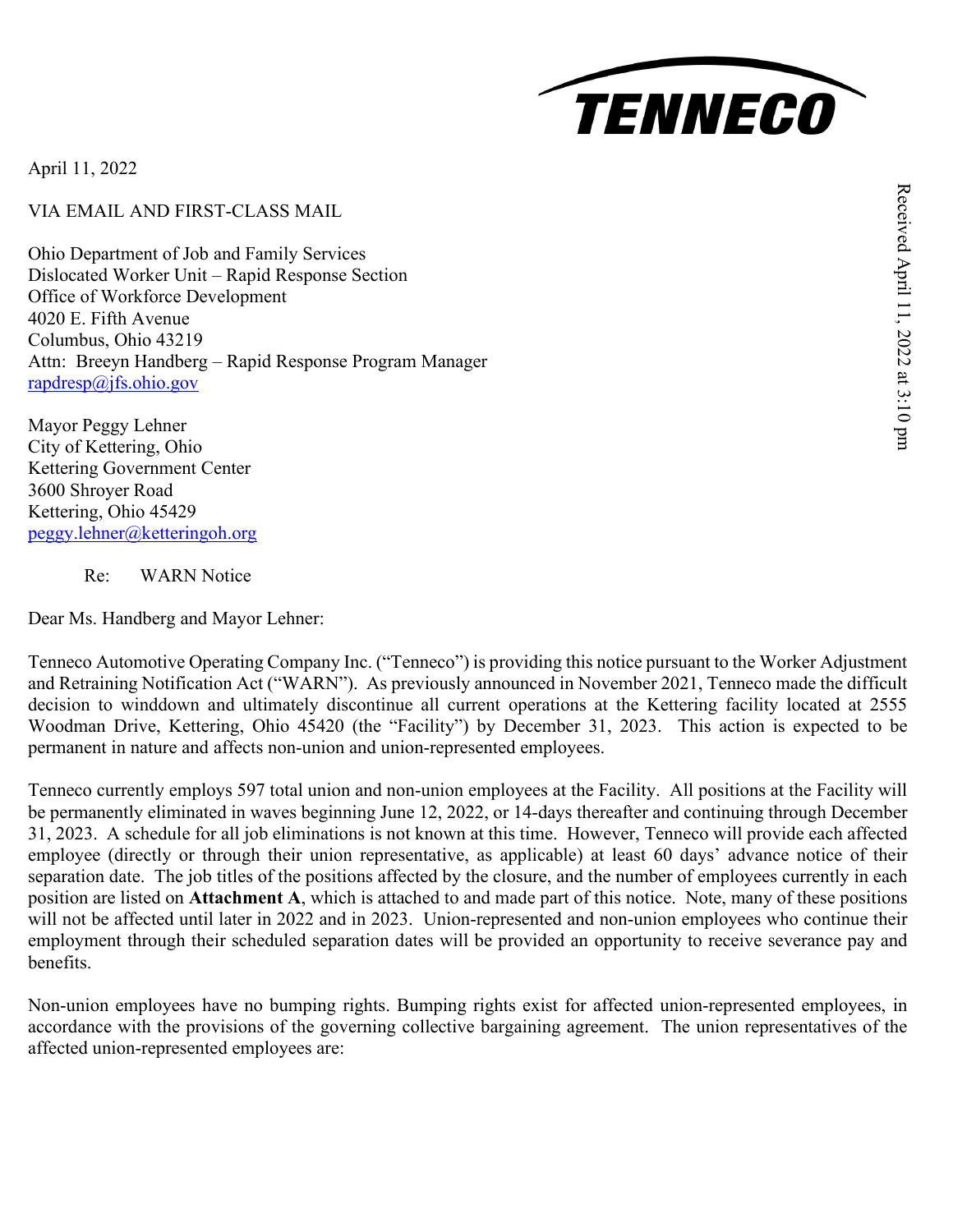Carl Kennebrew, President Industrial Union of Electronic Workers (IUE-CWA) 2701 Dryden Road Dayton, Ohio 45439

Terry Grimes, Chairperson IUE-CWA Local 755 313 S. Jefferson Street Dayton, Ohio 45402

If you have any questions or need additional information concerning this matter, please contact John Penn Learning & Development Manager, at 937-481-4940, john.penn@driv.com

Sincerely,

*John Penn*

John Penn, Learning & Development Manager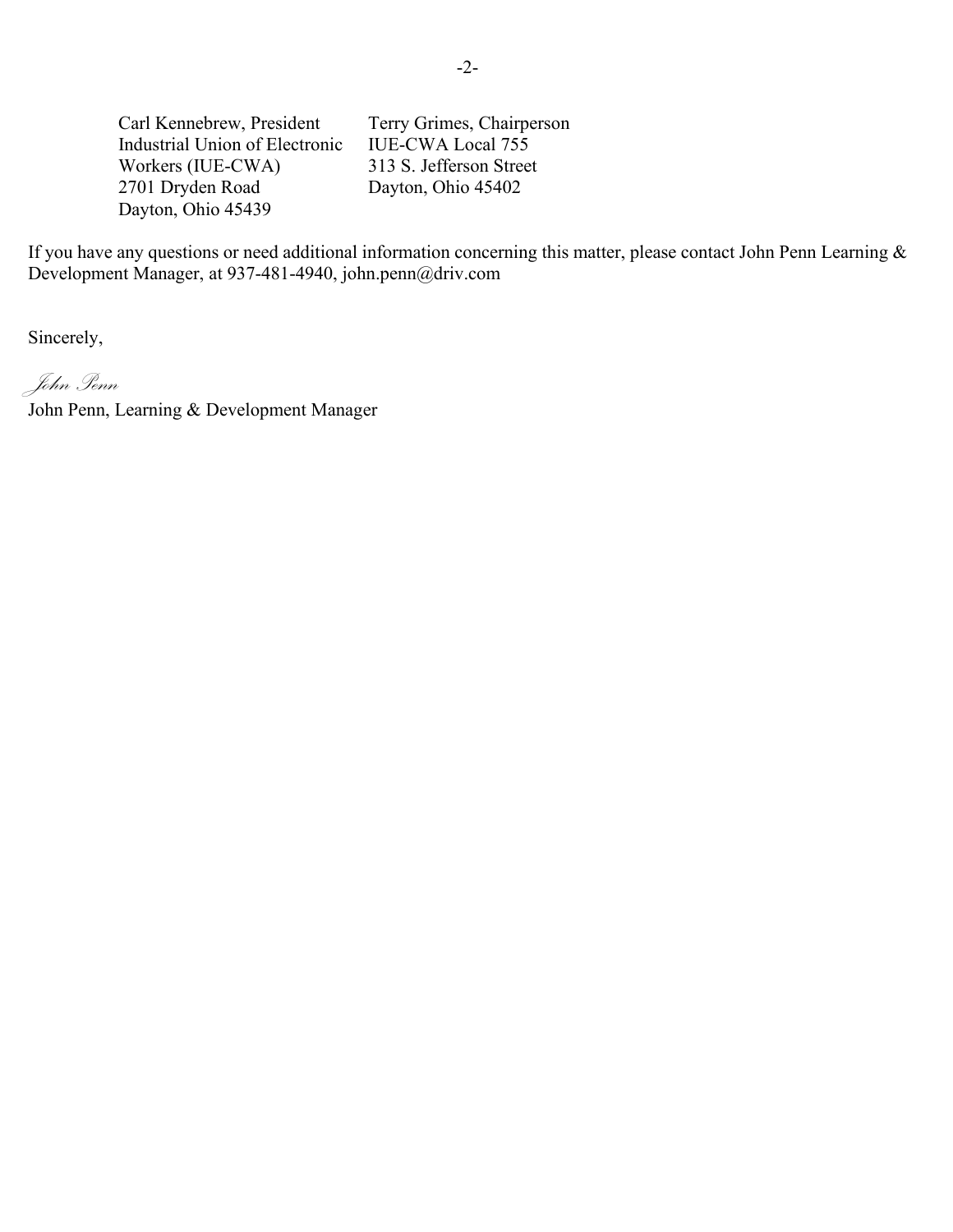## **ATTACHMENT A TO WARN ACT NOTICE**

## **Affected Union Positions**

| <b>Job Title/Classification</b> | <b>Number of Employees</b> |
|---------------------------------|----------------------------|
| General Operator                | 157                        |
| Tech 1                          | 47                         |
| Tech 2                          | 43                         |
| Tech 3 – including Team Leaders | 126                        |
| Screw Machine op/setup          | 29                         |
| Senior finishing op/setup       | 34                         |
| Screw Machine / CNC setup       | 7                          |
| <b>Skilled Trades</b>           | 31                         |
|                                 |                            |
|                                 |                            |
|                                 |                            |
|                                 |                            |
|                                 |                            |
|                                 |                            |
|                                 |                            |
|                                 |                            |

## **Affected Non-Union Positions**

| <b>Job Title/Classification</b>                             | <b>Number of Employees</b> |
|-------------------------------------------------------------|----------------------------|
| <b>Engineering Tech</b>                                     | 11                         |
| Paint Tech                                                  | 5                          |
| <b>Quality Tech</b>                                         | 5                          |
| Dispatchers                                                 | 3                          |
| Prototype Techs                                             | $\overline{4}$             |
| Contract hourly - Staffmark temps                           | 10                         |
| Contract Salary - Controls Engineers                        | 5                          |
| Contract Salary - Manufacturing Engineer                    |                            |
| Contract Salary - Financial Analyst                         |                            |
| Contract Salary - HR Assistant                              | $\overline{2}$             |
| Contract Salary - Group Leader                              |                            |
| Contract Salary - Materials Manager                         |                            |
| Contract Salary - Operations Managers                       | $\overline{2}$             |
| Contract Salary – Maintenance Manager                       |                            |
| Contract Salary - Material Scheduler                        |                            |
| Contract Salary - Plant Manager                             |                            |
| Group Leaders                                               | 14                         |
| Manufacturing Engineers – including controls, weld and Mfg. | 11                         |
| Material Planners, Analyst & Schedulers                     | 7                          |
| <b>Customer Service</b>                                     | $\overline{2}$             |
| <b>Scheduling Manager</b>                                   |                            |